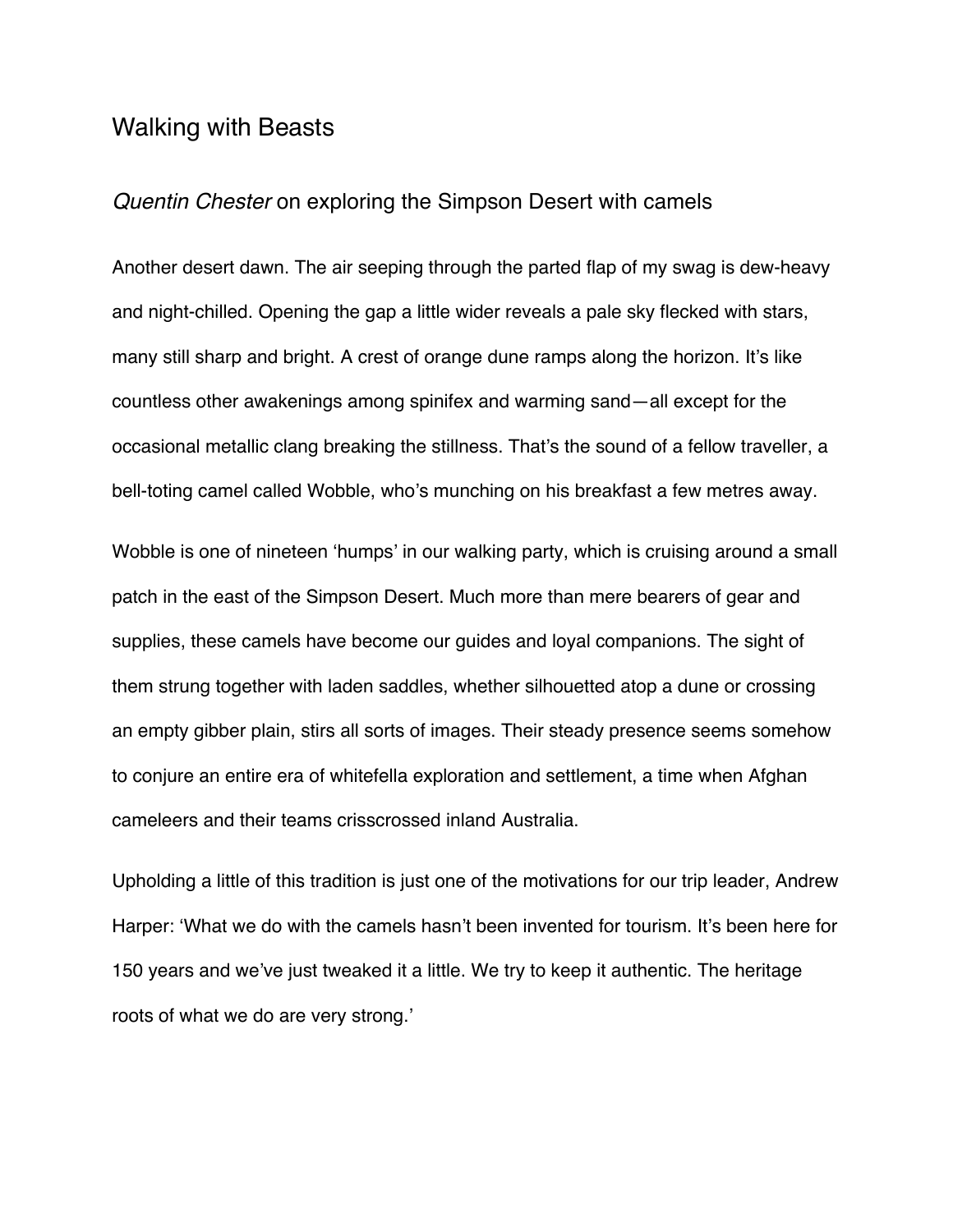Over the past 15 years Andrew has escorted dozens of groups across the Simpson and other stretches of inland Australia. In keeping with his philosophy, these trips are not camel riding safaris, but authentic walking treks—some lasting four weeks or more and covering several hundreds of kilometres, blazing new routes across the major deserts. If anyone in this country warrants the title 'modern-day explorer', it's this self-made cameleer. In 1999 he walked 4637 kilometres, following the Tropic of Capricorn from west to east across the continent. Three years later he and Kieran Kelly made the first recorded crossing on foot of the lower Tanami Desert by whitefellas.

Camels were the key to the success of these journeys. Among those breakfasting with Wobble are veterans such as TC (tall camel) and Morgan, which have been with Andrew almost every step of the way. True to his stockman heritage, he runs the desert treks in a low-key, no-fuss mode. They are like a joint venture, where the experience and instinctive strengths of the camels often count for as much as any map direction or human command.

In joining the caravan as walkers we are invited to respect this unspoken yet businesslike arrangement. At the same time it's impossible not to be swayed by the individual quirks of the camels' characters—their expressions both imperious and gently comic, the bellowing conversations, the yawns, the curl of their long, whiskered lips and the gleam in those big billiard-ball eyes.

As creatures supremely adapted to overland travel they are exemplars of the patience needed for the long haul. There is something about the tempo of a camel's stride and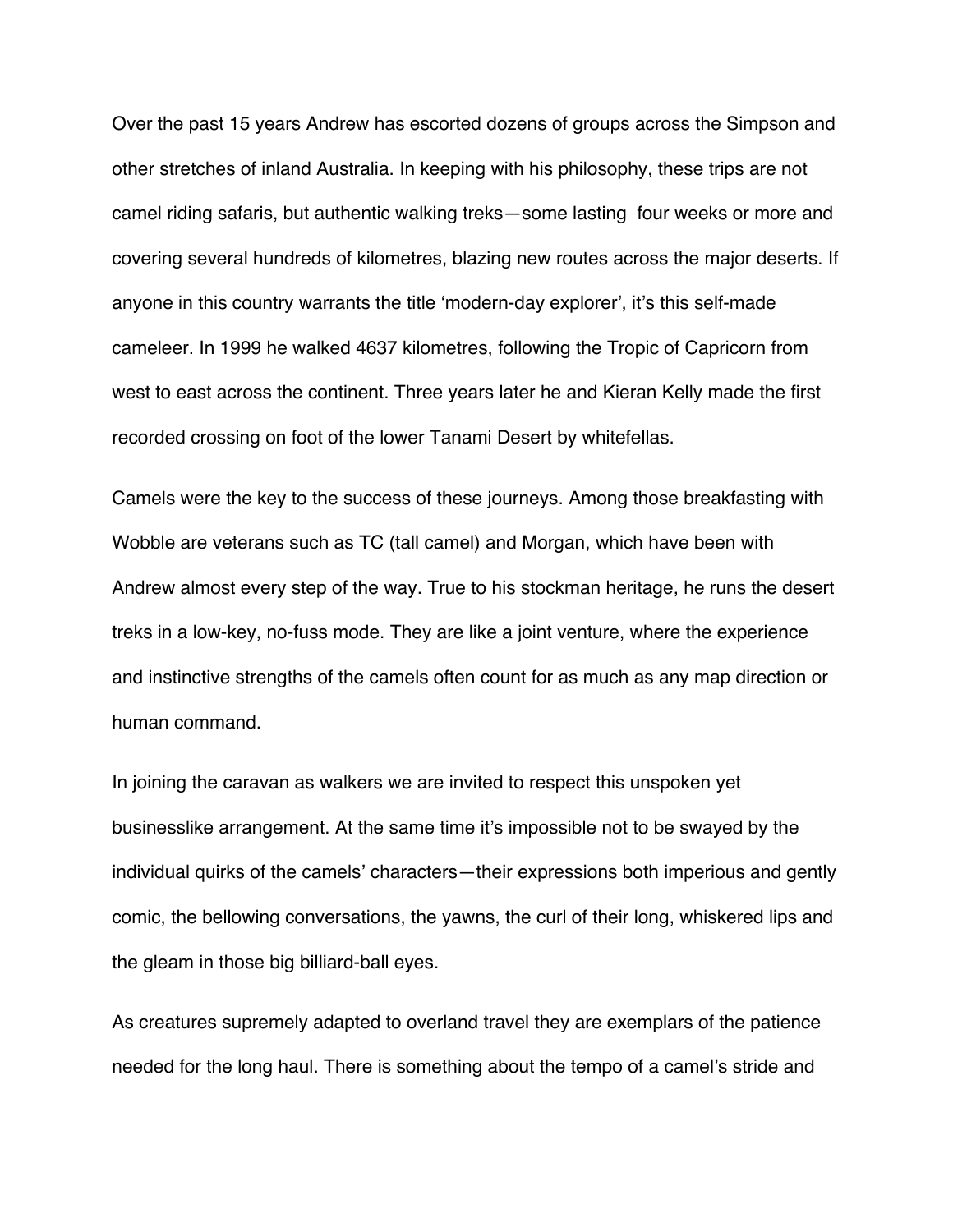their observant, calm and slightly quizzical demeanour that affects us all. They're imposing creatures that deserve to be taken seriously—but, as we soon discover, not too seriously.

With each unfolding day the routine of loading and unloading, the campfires and the drift of people and camels riding the rolling swell of dune and plain create a sense of freedom and quiet purpose. Soon enough everyone finds their rhythm in the landscape. The cameleers might be our nominal guides, but the journey really takes its lead from the mood and details of the moment: a bird sighted, the shape of a dune or even a shared story or joke.

The Simpson Desert is an immense sprawl of dunes covering more than 170000 square kilometres. Driven into shape by the prevailing winds, these long sand ridges run parallel from north-west to south-east. Though hundreds of four-wheel drive parties romp across the desert every year, the vast majority of the Simpson is inaccessible to conventional transport. That's where the camels come in. Far from being some quaint exercise in nostalgia or novelty transport, they remain the peerless off-road vehicle. And being on foot offers an altogether different intimacy with place compared to gazing through tinted car windows.

In many of the world's mountain and desert regions walking in the company of pack animals—be they alpacas, mules or yaks—is a longstanding tradition. However, for most Australians it's still something of an oddity. Indeed, for some wilderness purists the idea of sharing their precious bush experience with any non-native creature—let alone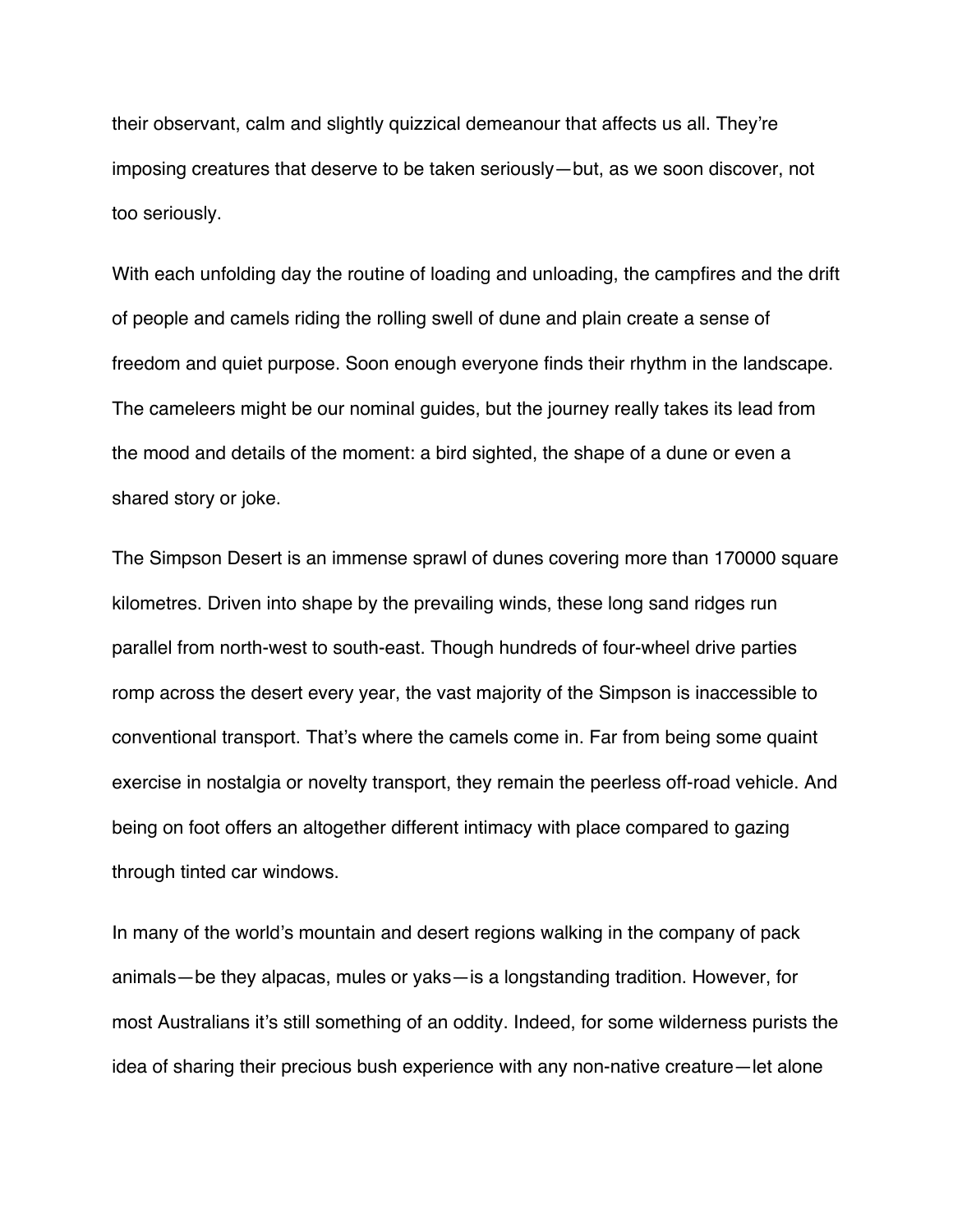being beholden to them for load carrying—is taboo. Go far enough inland, however, and that thinking starts to fray. Self-sufficiency only goes so far in the vastness of the desert.

Five days into our walk, and if anyone in this party still has qualms about the camels, they are doing a good job of hiding their concerns. Although we have only crossed about a dozen of this desert's 1100 dunes, the logic of having the camels along—if only to freight our water supplies—seems unarguable. Over the years the Simpson has been traversed by all sorts of adventurous types marching between supply dumps and hauling carts of gear. For most of us, however, the only practical and sustainable way to reach the interior is with a willing team of trained camels.

The irony is that, just as cameleering traditions are being revived in the outback, the nation is wrestling with an inadvertent legacy of the end of the pioneering era. When large numbers of camels were let loose into the bush, they dispersed across a huge swathe of inland Australia. Just days before our departure for the Simpson, the Federal Government announced \$19 million of funding to help cull and control the hordes of wild camels now causing environmental havoc across Central Australia. With estimated numbers in excess of one million, this feral population has a major impact on native vegetation and waterholes, as well as causing damage to property and remote communities.

In a way, the success of such herds reinforces the merits of employing properly managed camel strings to explore these habitats. Significantly, it's not just outback enthusiasts who are embracing camel trekking but also an increasing array of scientists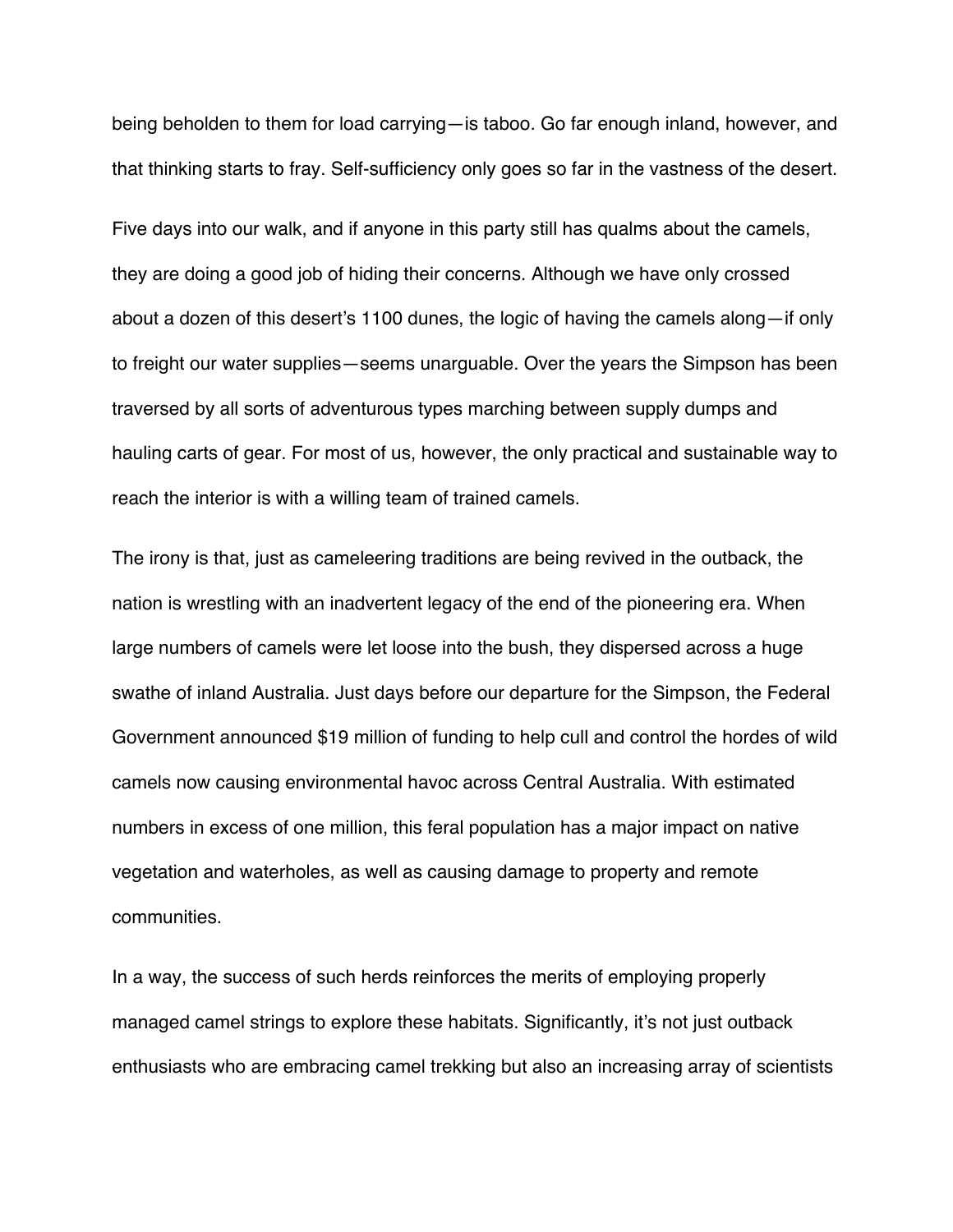and scholars. In 2007 Andrew Harper founded Australian Desert Expeditions (ADE) as a way of supporting journeys with a sharper environmental and historical focus. The ethos here dovetails with that of non-government conservation outfits such as Australian Wildlife Conservancy and Bush Heritage Australia, where research and public participation help grow our knowledge of country.

Recent ADE trips have included biological surveys on Kalamurina Wildlife Sanctuary at the northern end of Lake Eyre. Even in its early days this organisation has been involved in discoveries of fossil and archaeological sites, plant and animal surveys and significant anthropological studies. All of which underlines the fact that our deserts and arid lands have many more secrets to reveal.

That's certainly true for anyone with a glint in the eye for wild places. As wondrous as it might be to saunter about South-west Tassie, the Blue Mountains or a Queensland rainforest, from another perspective these are colourful side dishes. Given that more than 70 per cent of the continent receives less than 500 millimetres of rain a year, there is a strong case for turning inland and acknowledging the reality of Australia's arid heartland. Do that and, whichever way you look at them, the deserts stack up as our greatest wildernesses.

Flaunting such claims is easy. Finding ways to live and share the encounter with these places is much harder. Most of us are culturally and emotionally geared to a world of summits, rivers and wooded valleys. Our mode of travel is goal driven: there are known ridges to climb and peaks for bagging. We're wired for schedules and fixed destinations.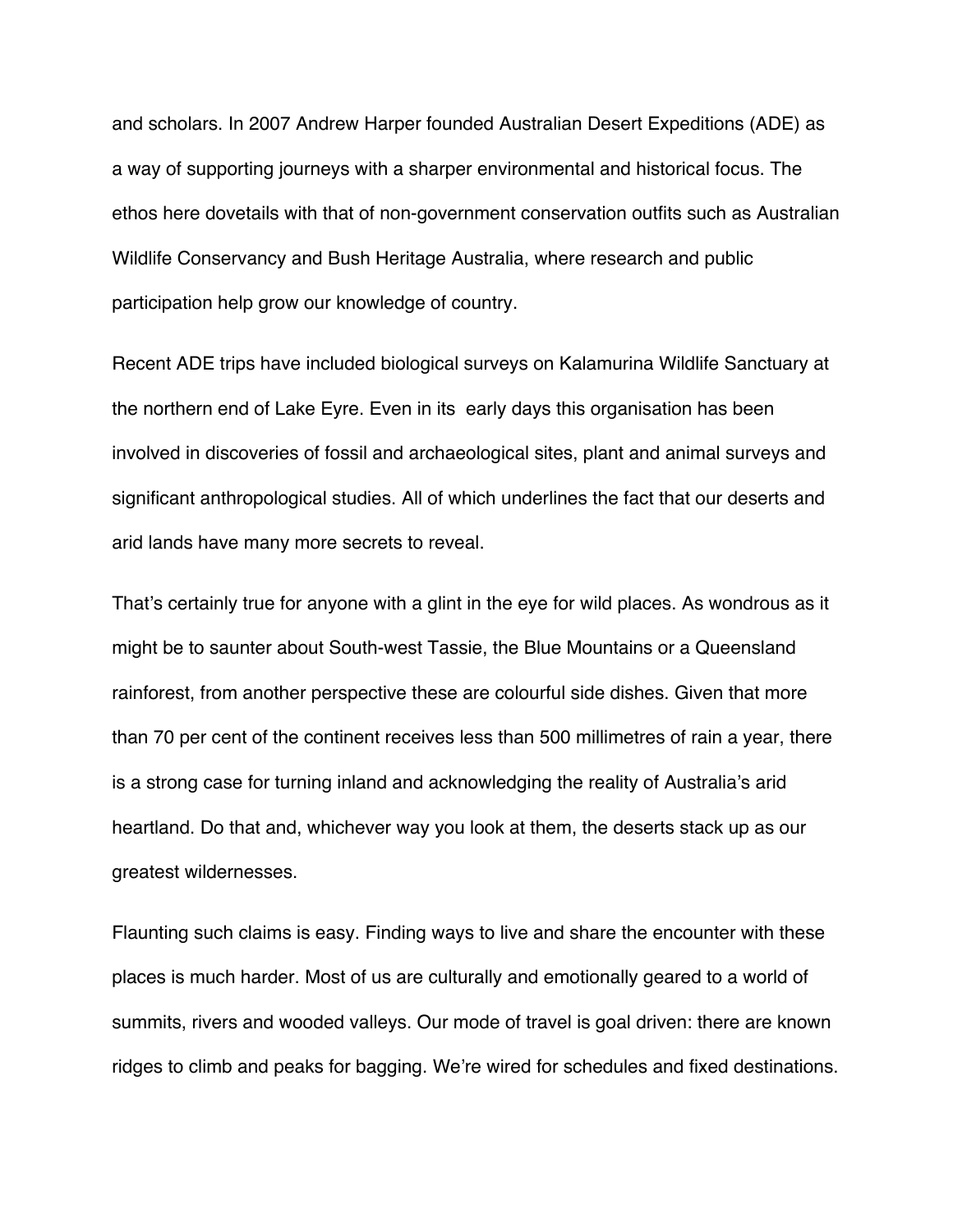By contrast, deserts rarely present conventional highlights. There might be an isolated waterhole or outcrop, but most of the time the terrain, at least from the outside, doesn't offer a single narrative line to follow. Like camels, these places get a bad press. They're stereotyped as empty and monotonous. The word is, this is a continent with a 'dead heart". Unfortunately, it's a judgment easily reinforced by the view from a speeding vehicle.

Yet, travelling on foot, the felt experience is somehow never repetitive. As Andrew Harper explains: 'It creeps up on you. By the end of a day what started out looking subdued actually becomes quite powerful. Things are always changing on the ground and every dune is different. You get these landscapes within landscapes.'

Nor are deserts ever really dead. As history keeps revealing, the interior is more like a sleeping giant, waiting for that occasional year when a monsoon system strays south or a surge of floodwaters arrives from the tropics in a rush. In a matter of days the desert blasts into brilliant life, as we found on the newly-grassed floodplains among the dunes just northwest of Birdsville. No doubt in the years to come bright sparks will craft new ways to explore deserts on foot - with and without camels. Perhaps too, these sandy expanses of dune and Spinifex will take their rightful place in the wilderness pantheon. As the popularity of the Larapinta Trail shows, arid walking can attract a loyal following.. Not only that, but if climate change really takes hold , then a lot more people down south will need to brush up on their desert skills. But for now, on this clear morning in the Simpson, it feels both natural and reassuring to be with Wobble and his cohorts as